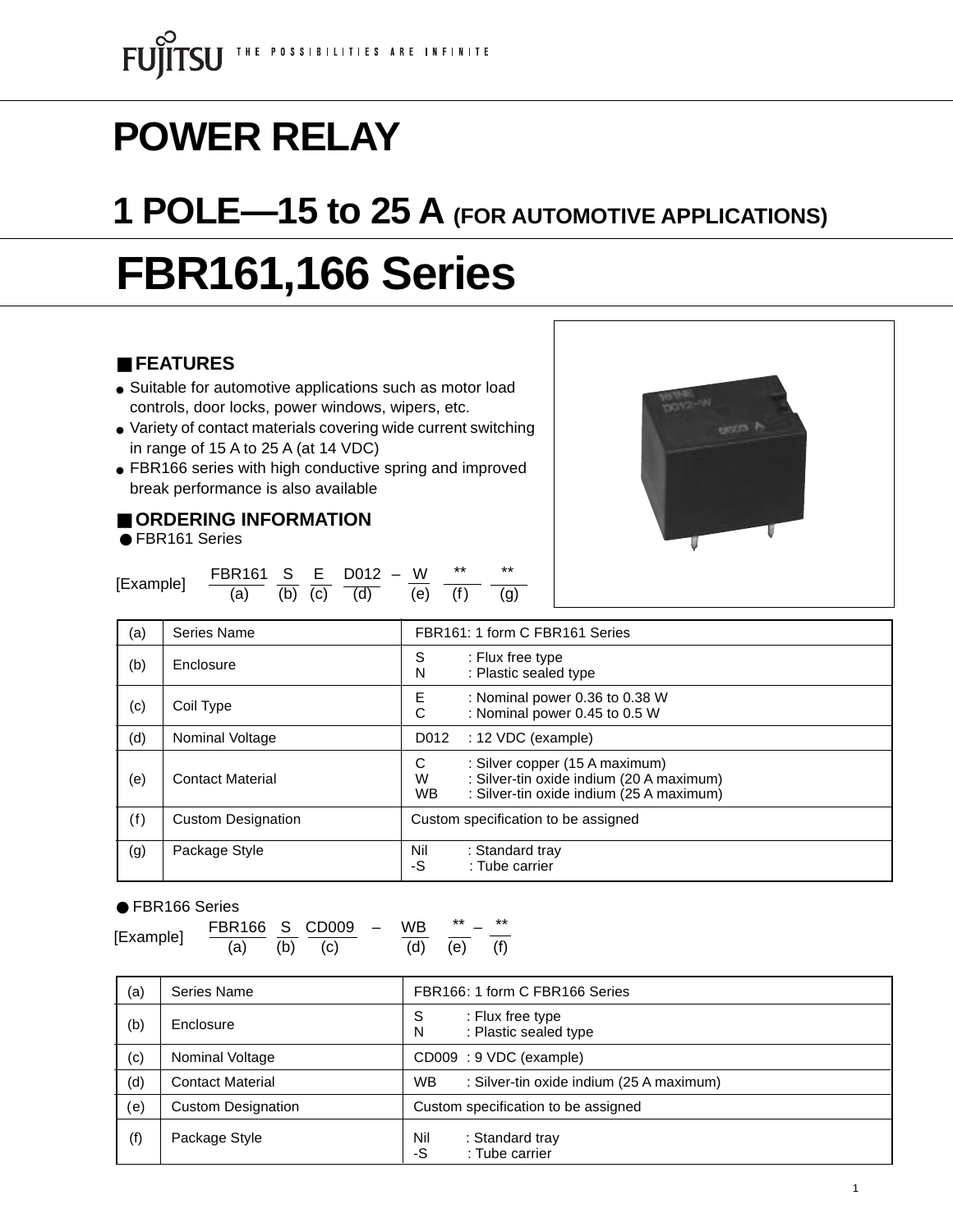#### ■ **SPECIFICATIONS**

|                   | <b>Specifications</b><br><b>Item</b> |                                                                                                                                                                                  |                                                                                                                                                                                                    |  |  |  |
|-------------------|--------------------------------------|----------------------------------------------------------------------------------------------------------------------------------------------------------------------------------|----------------------------------------------------------------------------------------------------------------------------------------------------------------------------------------------------|--|--|--|
| Contact           | Arrangement                          |                                                                                                                                                                                  | 1 Form C (SPDT)                                                                                                                                                                                    |  |  |  |
|                   | Material                             |                                                                                                                                                                                  | C: Silver copper (15 A maximum)<br>W: Silver-tin oxide indium (20 A maximum)<br>WB: Silver-tin oxide indium (25 A maximum)                                                                         |  |  |  |
|                   |                                      | Voltage Drop (resistance)                                                                                                                                                        | Maximum 100 mV (at 1 A 6 VDC)                                                                                                                                                                      |  |  |  |
|                   |                                      | Contact C and W type: 17 A/1 hour, 5 A (continuously)<br><b>Maximum Carrying Current</b><br>Contact WB type : 25 A/1 hour, 10 A (continuously)<br>(25°C,100% rated coil voltage) |                                                                                                                                                                                                    |  |  |  |
|                   |                                      | Maximum Switching Current                                                                                                                                                        | 15 A 16 VDC (silver copper: C type)<br>20 A 16 VDC (silver-tin oxide indium : W type)<br>25 A 16 VDC (silver-tin oxide indium: WB type)                                                            |  |  |  |
| Coil              | <b>Operating Temperature</b>         |                                                                                                                                                                                  | $-40^{\circ}$ C to + 85 $^{\circ}$ C (no frost) (refer to the CHARACTERISTIC DATA)                                                                                                                 |  |  |  |
|                   | Storage Temperature                  |                                                                                                                                                                                  | $-40^{\circ}$ C to + 100 $^{\circ}$ C (no frost)                                                                                                                                                   |  |  |  |
| <b>Time Value</b> |                                      | Operate (at nominal voltage)                                                                                                                                                     | Maximum 10 ms                                                                                                                                                                                      |  |  |  |
|                   |                                      | Release (at nominal voltage)                                                                                                                                                     | Maximum 5 ms                                                                                                                                                                                       |  |  |  |
| Life              | Mechanical                           |                                                                                                                                                                                  | $1 \times 10^7$ operations minimum                                                                                                                                                                 |  |  |  |
|                   | Electrical                           |                                                                                                                                                                                  | FBR160 Series: $1 \times 10^5$ operations minimum<br>FBR166 Series: $2 \times 10^5$ operations minimum<br>(14 VDC, maximum switching current, resistive load)<br>refer to the CHARACTERISTIC DATA) |  |  |  |
| Other             | <b>Vibration Resistance</b>          |                                                                                                                                                                                  | 10 to 55 Hz (double amplitude of 1.5 mm)                                                                                                                                                           |  |  |  |
|                   | Shock                                | Misoperation                                                                                                                                                                     | 100 m/s <sup>2</sup> (11 $\pm$ <sup>1</sup> ms)                                                                                                                                                    |  |  |  |
|                   | Resistance                           | Endurance                                                                                                                                                                        | 1,000 m/s <sup>2</sup> (11 $\pm$ <sup>1</sup> ms)                                                                                                                                                  |  |  |  |
|                   | Weight                               |                                                                                                                                                                                  | Approximately 11 g                                                                                                                                                                                 |  |  |  |

#### ■ **COIL RATINGS**

|                                     | <b>MODEL</b>           | Nominal<br>voltage | Coil<br>resistance<br>voltage<br>±10% | Must<br>operate<br>voltage<br>$(+20^{\circ}C)$ | Must<br>operate<br>voltage<br>(+80°C) | Operating<br>voltage<br>(reference) | Nominal<br>power | Contact<br>material     | <b>Thermal</b><br>resistance |
|-------------------------------------|------------------------|--------------------|---------------------------------------|------------------------------------------------|---------------------------------------|-------------------------------------|------------------|-------------------------|------------------------------|
| FBR <sub>161</sub><br><b>Series</b> | FBR161S (N) ED009-W32  | $9 VDC^*$          | $210\Omega$                           | 6.0 V                                          | 7.4V                                  | 6.0 V to 14.0 V                     | Approx. 380 mW   | Silver tin indium oxide | 84°C/W                       |
|                                     | FBR161S (N) ED009-W12  | $9 VDC^*$          | $225\Omega$                           | 6.5V                                           | 8.0 V                                 | 6.5 V to 14.0 V                     | Approx. 360 mW   | Silver tin indium oxide | 83°C/W                       |
|                                     | FBR161S (N) ED009-WB38 | $9 VDC^*$          | $225\Omega$                           | 6.3V                                           | 8.0 V                                 | 6.5 V to 16.0 V                     | Approx. 360 mW   | Silver tin indium oxide |                              |
|                                     | FBR161S (N) CD012-C36  | 12 VDC             | $320\Omega$                           | 7.3V                                           | 9.0V                                  | 7.3 V to 15.5 V                     | Approx. 450 mW   | Silver copper           | 78°C/W                       |
|                                     | FBR161S (N) CD012-W36  | 12 VDC             | $320\Omega$                           | 7.3V                                           | 9.0V                                  | 7.3 V to 15.0 V                     | Approx. 450 mW   | Silver tin indium oxide |                              |
|                                     | FBR161S (N) CD012-W31  | 12 VDC             | $290\Omega$                           | 7.3V                                           | 9.0V                                  | 7.3 V to 15.5 V                     | Approx. 500 mW   | Silver tin indium oxide | 76°C/W                       |
| IFBR166<br>Series                   | FBR166S (N) CD009-WB   | $9 VDC^*$          | $120\Omega$                           | 6.3V                                           | 7.8 V                                 | 6.3 V to 14.0 V                     | Approx. 670 mW   | Silver tin indium oxide | $67^{\circ}$ C/W             |
|                                     | FBR166S (N) CD012-WB   | 12 VDC             | $210\Omega$                           | 7.3V                                           | 9.0V                                  | 7.3 V to 14.0 V                     | Approx. 680 mW   | Silver tin indium oxide |                              |

\* For typical 12 VDC automotive applications.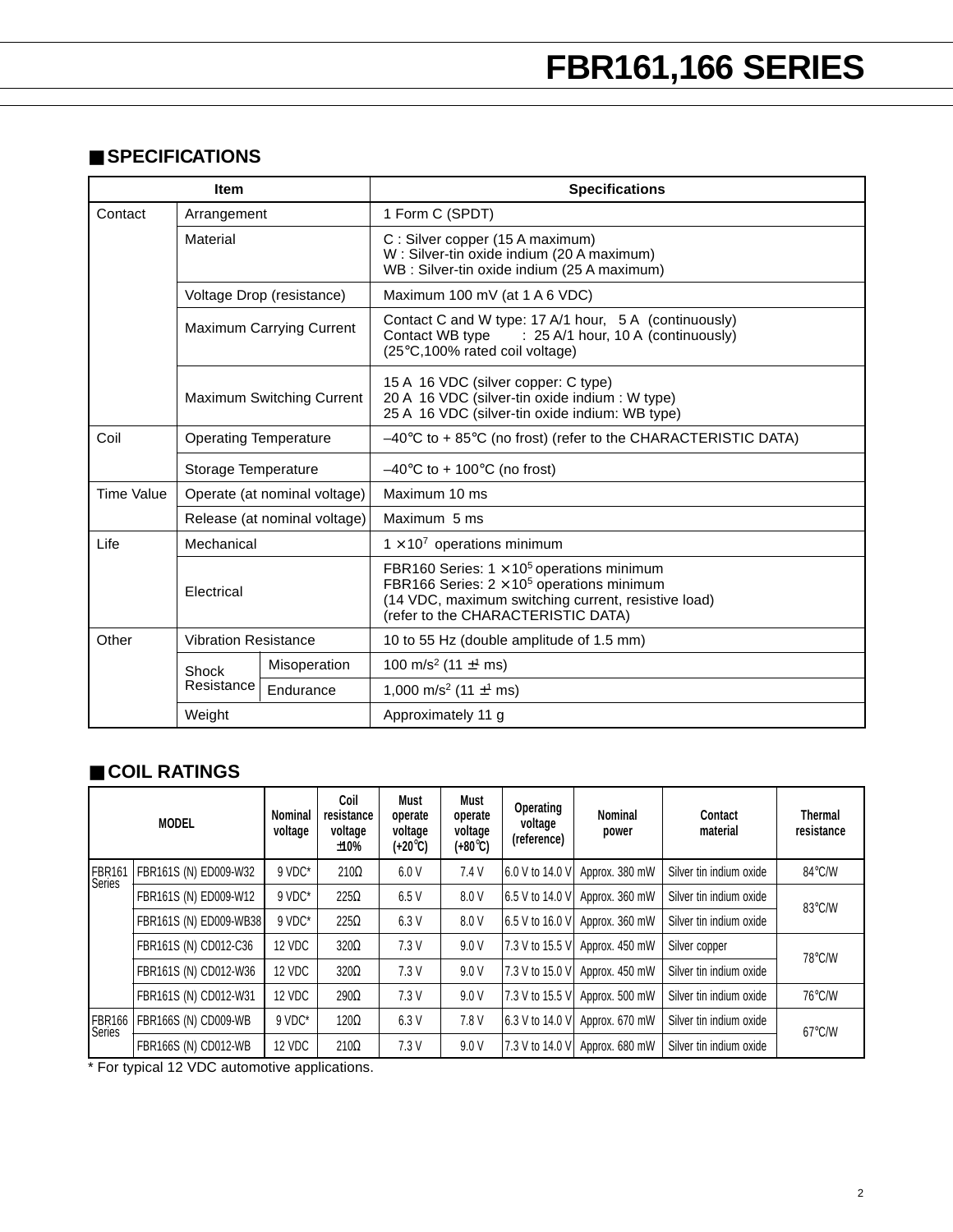#### ■ **CHARACTERISTIC DATA**

#### **1. SERVICE LIFE WITH ACTUAL MOTOR LOAD TEST (example)**

- Wiper motor (free, 16 VDC inrush 20 A, break 2 A) : more than  $3 \times 10^5$  operations (FBR160-W, silver tin oxide alloy)
- Wiper motor (free, 14 VDC inrush 25 A, break 5 A) : more than  $5 \times 10^5$  operations (FBR160-WB, silver tin oxide alloy)
- Door lock motor (stall, 14 VDC inrush -25 A) : more than  $1 \times 10^5$  operations (FBR160-W, silver tin oxide alloy)
- Door lock motor (stall, 14 VDC inrush -25 A) : more than  $2 \times 10^5$  operations (FBR166)

#### **2. OPERATING COIL VOLTAGE (example)**



#### ■ **REFERENCE DATA**